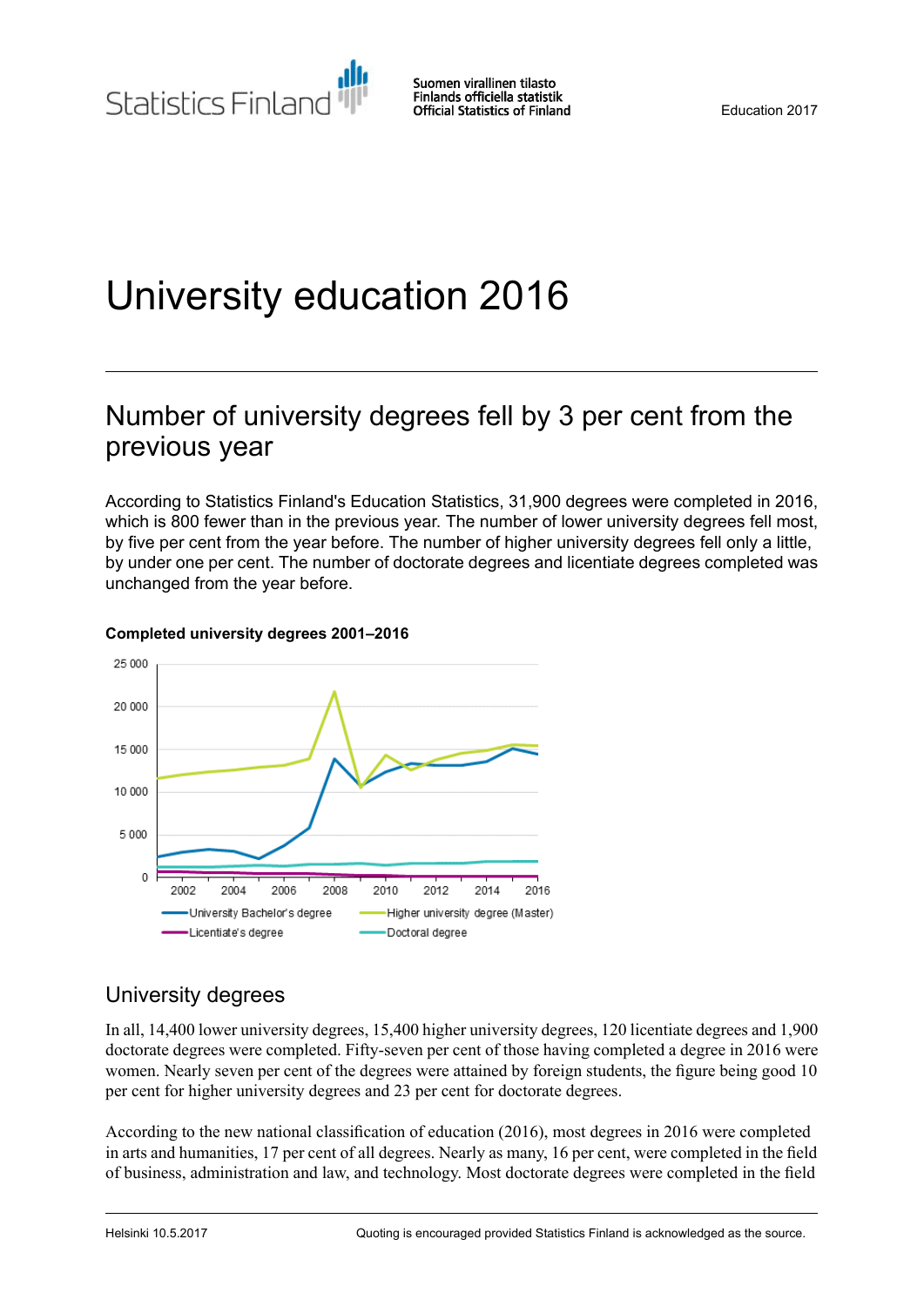of health and welfare, natural sciences and technology, in total around 1,050, with about 350 doctors graduating from each field.

Examined by university, the highest numbers of degrees were completed at the University of Helsinki, 6,000. The second most degrees were completed at Aalto University, 4,200 and the third most at the University of Turku, 3,500.

## University students

In 2016, a total of 25,600 new students started studies, which is 300 fewer than one year previously. The number of new students studying for higher university degrees increased by seven per cent. The number of new students studying for lower university degrees went down by four per cent and the number of new doctoral programme students decreased by three per cent in 2016. In all, 16,600 students started studying for a lower university degree and 7,300 for a higher university degree. Nearly 1,700 students started studies for a doctorate degree.



#### **University students by fields of education (Finnish Standard Classification of Education) and gender in 2016**

In 2016, a total 154,700 students were studying at universities, which is two per cent lower than in the previous year. In all, 81,300 students were studying for a lower university degree and 54,400 for a higher university degree. There were 18,900 post-graduate students, around 1,050 were studying for a licentiate degree and nearly 17,800 for a doctorate degree

In 2016, the highest numbers of students were studying in the field of arts and humanities, 18 per cent. The second most students were studying in the field of business, administration and law, 15 per cent. Nearly as many students, 14 per cent, were studying in the field of technology. The proportion of women of all students attending education leading to a degree was 53 per cent but the variation was large when viewed by field of education. In education good four out of five were women, in arts and humanities and in social sciences good two-thirds of students were women. Health and welfare, and agriculture and forestry were also female-dominated: around two-thirds of students were women. Women's share was smallest in the field of information and communication technologies (ICT), nearly one-fifth of students.

The number of students was highest at the University of Helsinki, 32,000. The second most students were found at Aalto University, 17,600, and the third most at the University of Turku, 16,100. More detailed time series data on university students and degrees by education and university are available in the [tables](http://pxnet2.stat.fi/PXWeb/pxweb/fi/StatFin/StatFin__kou__yop/?tablelist=true) in [databases](http://pxnet2.stat.fi/PXWeb/pxweb/fi/StatFin/StatFin__kou__yop/?tablelist=true)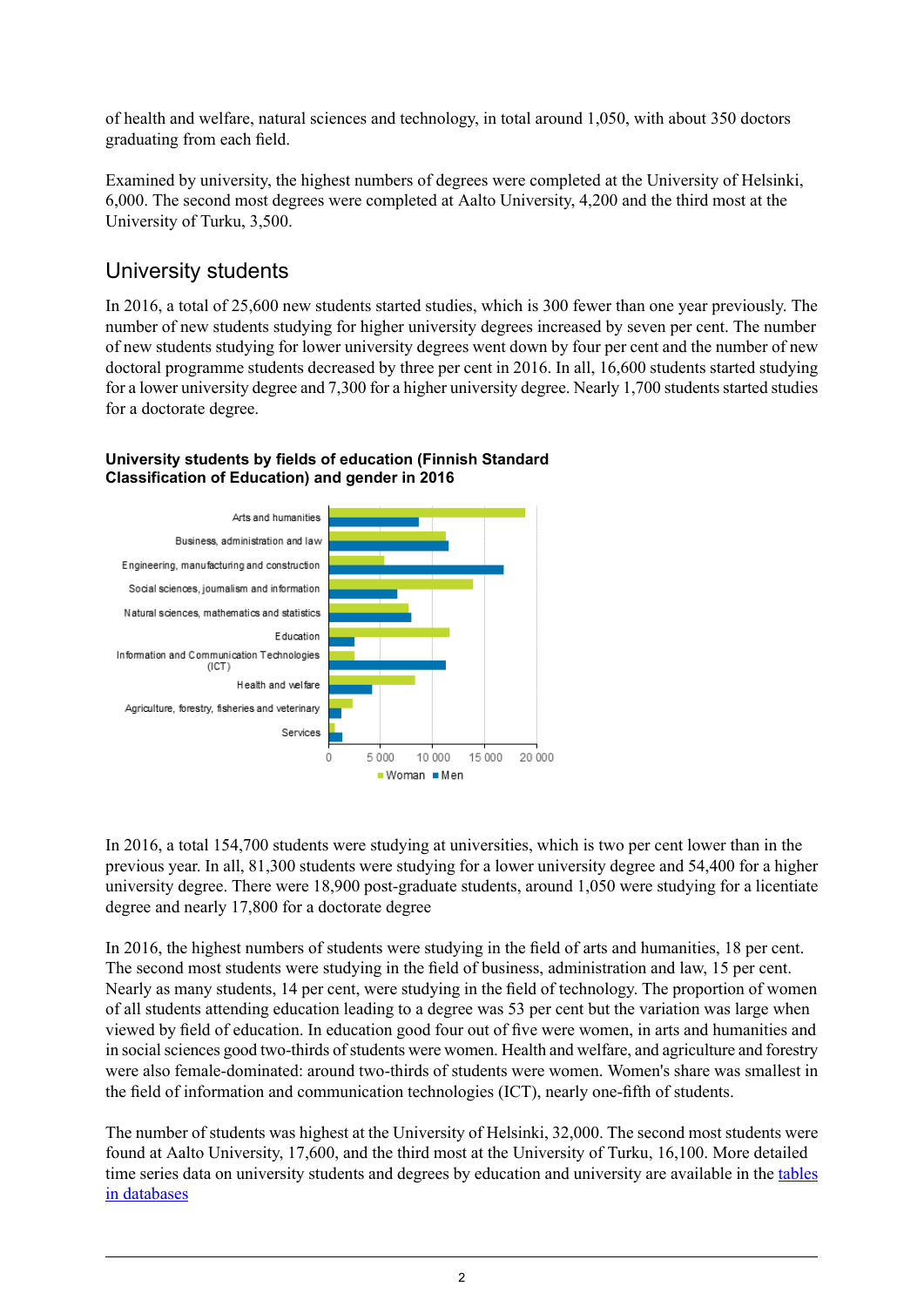# **Contents**

## **Tables**

### **Appendix tables**

| Appendix table 1. Students in universities and completed university degrees by level of education, fields of education |  |
|------------------------------------------------------------------------------------------------------------------------|--|
|                                                                                                                        |  |
| Appendix table 2. Foreign students in universities and completed university degrees by level of education, fields of   |  |
|                                                                                                                        |  |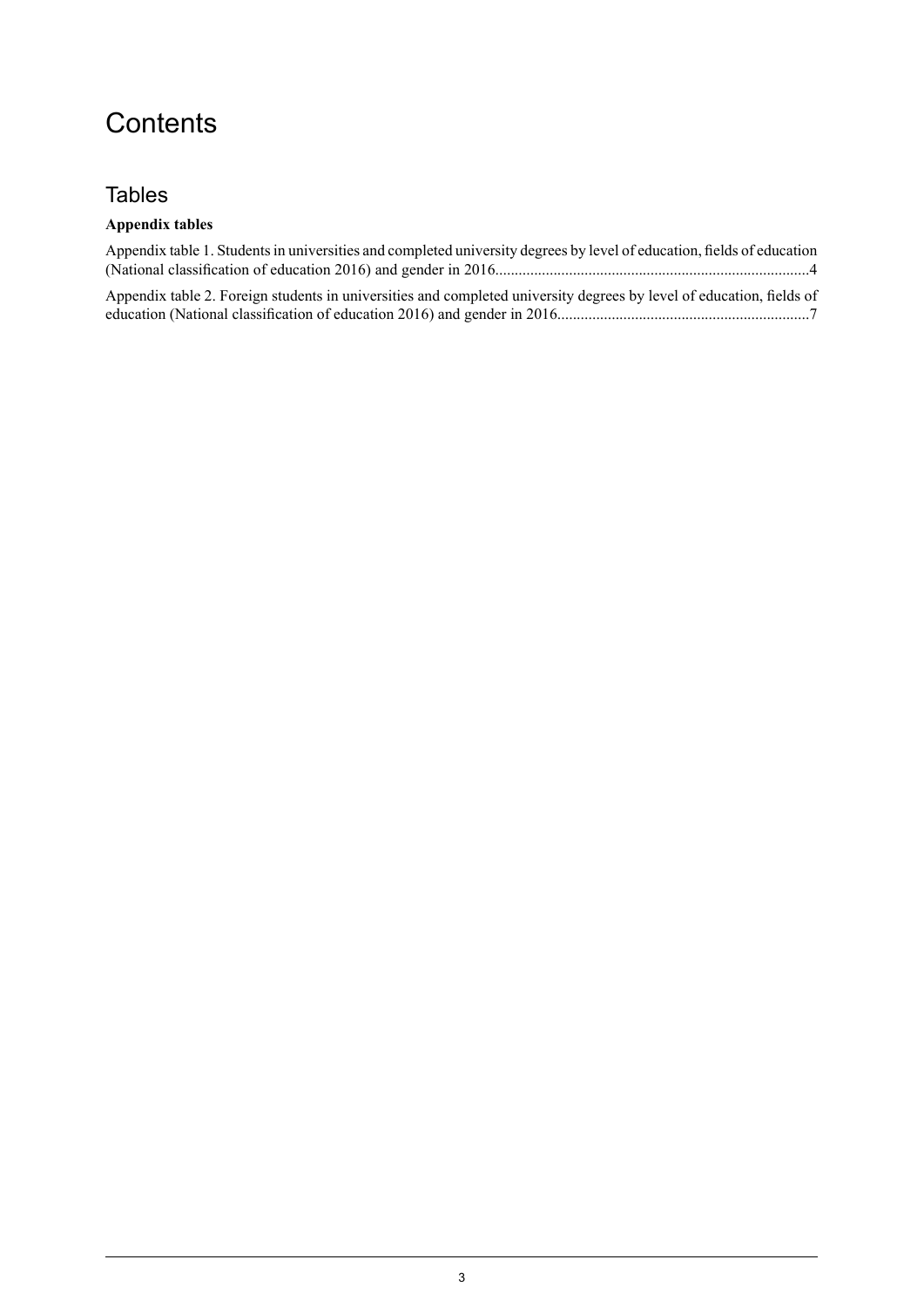# Appendix tables

#### <span id="page-3-0"></span>**Appendix table 1. Students in universities and completed university degrees by level of education, fields of education (National classification of education 2016) and gender in 2016**

| Level of education/Fields of education |                                                        | New students |                     |      | Total number of students |                     |      | Completed degrees, total |                     |               |
|----------------------------------------|--------------------------------------------------------|--------------|---------------------|------|--------------------------|---------------------|------|--------------------------|---------------------|---------------|
|                                        |                                                        | Total        | Of<br>whom<br>women | %    | Total                    | Of<br>whom<br>women | $\%$ | Total                    | Of<br>whom<br>women | $\frac{0}{0}$ |
| Level of                               | Fields of education, total                             | 25 614       | 14 136              | 55,2 | 154 736                  | 82 405              | 53,3 | 31881                    | 18 0 20             | 56,5          |
| education,<br>total                    | Education                                              | 2769         | 2 3 0 0             | 83,1 | 14 14 6                  | 11 610              | 82,1 | 3550                     | 2 9 4 6             | 83,0          |
|                                        | Arts and humanities                                    | 4 0 7 5      | 2843                | 69,8 | 27 538                   | 18 855              | 68,5 | 5452                     | 3878                | 71,1          |
|                                        | Social sciences, journalism<br>and information         | 3 0 6 7      | 2 1 7 3             | 70,9 | 20 467                   | 13 855              | 67,7 | 4 1 3 6                  | 2926                | 70,7          |
|                                        | Business, administration<br>and law                    | 4 0 7 1      | 2 1 0 3             | 51,7 | 22 8 28                  | 11 258              | 49,3 | 5 1 8 2                  | 2827                | 54,6          |
|                                        | Natural sciences,<br>mathematics and statistics        | 2 600        | 1 3 3 6             | 51,4 | 15 651                   | 7684                | 49,1 | 2798                     | 1508                | 53,9          |
|                                        | Information and<br>Communication<br>Technologies (ICT) | 2 2 4 2      | 499                 | 22,3 | 13795                    | 2 5 3 4             | 18,4 | 2 2 8 4                  | 458                 | 20,1          |
|                                        | Engineering, manufacturing<br>and construction         | 3568         | 925                 | 25,9 | 22 191                   | 5 3 7 4             | 24,2 | 5 0 6 7                  | 1 2 4 9             | 24,6          |
|                                        | Agriculture, forestry,<br>fisheries and veterinary     | 514          | 335                 | 65,2 | 3578                     | 2 3 0 6             | 64,4 | 748                      | 502                 | 67,1          |
|                                        | Health and welfare                                     | 2 2 0 3      | 1491                | 67,7 | 12 5 64                  | 8 3 3 0             | 66,3 | 2 1 6 3                  | 1 5 8 4             | 73,2          |
|                                        | <b>Services</b>                                        | 505          | 131                 | 25,9 | 1978                     | 599                 | 30,3 | 501                      | 142                 | 28,3          |
| <b>University</b>                      | Fields of education, total                             | 16 610       | 9 3 0 9             | 56,0 | 81 265                   | 41758               | 51,4 | 14 4 26                  | 8 0 6 5             | 55,9          |
| <b>Bachelor's</b><br>degree            | Education                                              | 2 1 7 4      | 1818                | 83,6 | 8972                     | 7 3 0 7             | 81,4 | 1843                     | 1 550               | 84,1          |
|                                        | Arts and humanities                                    | 2950         | 2056                | 69,7 | 14 838                   | 10 082              | 67,9 | 2585                     | 1821                | 70,4          |
|                                        | Social sciences, journalism<br>and information         | 1966         | 1435                | 73,0 | 10 397                   | 6913                | 66,5 | 1893                     | 1 3 1 1             | 69,3          |
|                                        | Business, administration<br>and law                    | 2722         | 1 2 9 3             | 47,5 | 13 0 73                  | 5870                | 44,9 | 2428                     | 1 2 5 8             | 51,8          |
|                                        | Natural sciences.<br>mathematics and statistics        | 1971         | 1012                | 51,3 | 9814                     | 4638                | 47,3 | 1 2 4 7                  | 645                 | 51,7          |
|                                        | Information and<br>Communication<br>Technologies (ICT) | 1 2 7 9      | 249                 | 19,5 | 7 5 4 3                  | 1 1 9 1             | 15,8 | 1014                     | 187                 | 18,4          |
|                                        | Engineering, manufacturing<br>and construction         | 2 1 8 2      | 545                 | 25,0 | 11 230                   | 2 2 9 8             | 20,5 | 2 3 0 0                  | 547                 | 23,8          |
|                                        | Agriculture, forestry,<br>fisheries and veterinary     | 359          | 240                 | 66,9 | 1828                     | 1 1 2 5             | 61,5 | 331                      | 219                 | 66,2          |
|                                        | Health and welfare                                     | 716          | 581                 | 81,1 | 2 5 6 1                  | 2 0 3 4             | 79,4 | 552                      | 470                 | 85,1          |
|                                        | <b>Services</b>                                        | 291          | 80                  | 27,5 | 1 0 0 9                  | 300                 | 29,7 | 233                      | 57                  | 24,5          |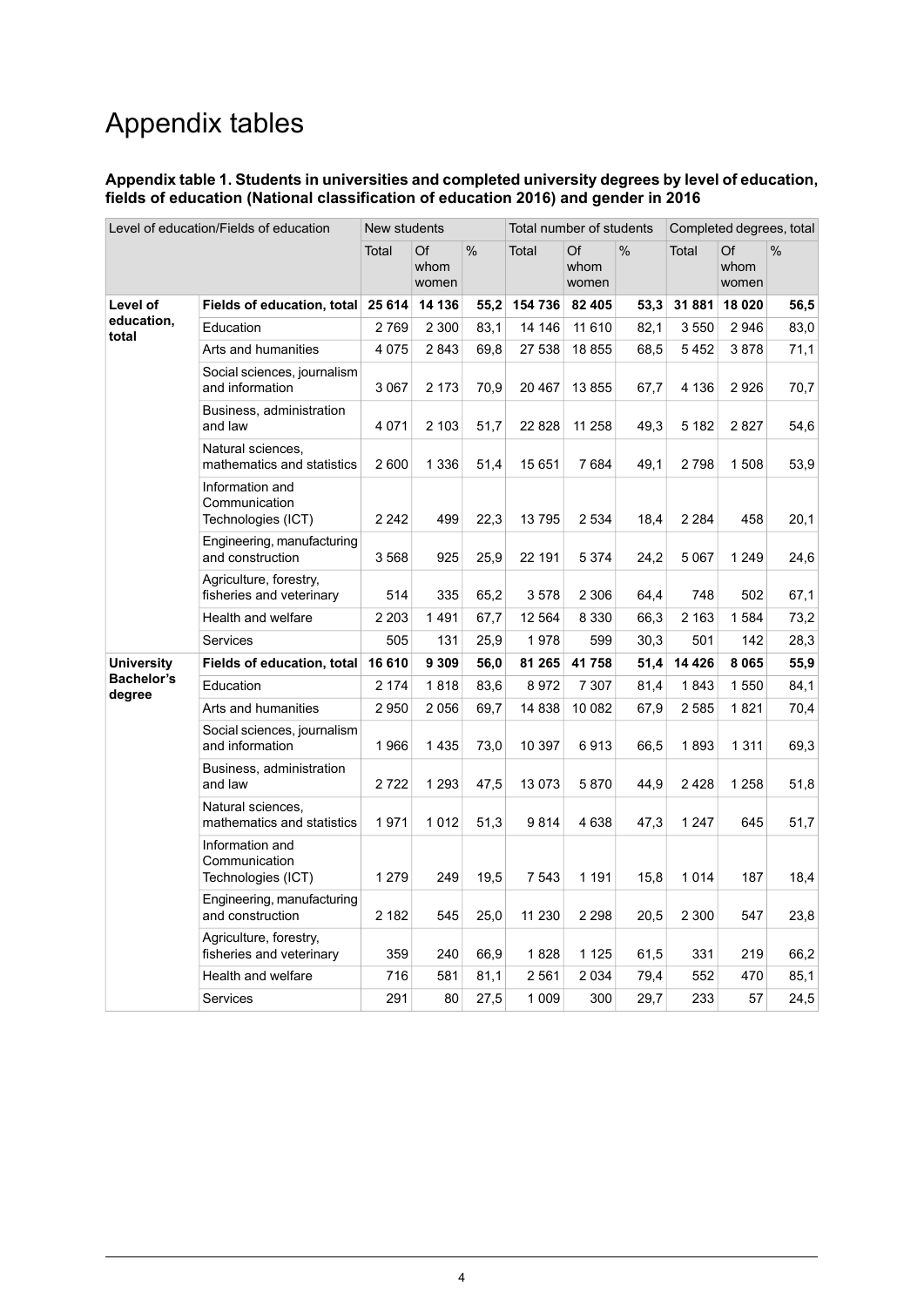| Level of education/Fields of education        |                                                        | New students   |                     |       | Total number of students |                     |      | Completed degrees, total |                     |               |  |
|-----------------------------------------------|--------------------------------------------------------|----------------|---------------------|-------|--------------------------|---------------------|------|--------------------------|---------------------|---------------|--|
|                                               |                                                        | Total          | Of<br>whom<br>women | %     | Total                    | Of<br>whom<br>women | %    | Total                    | Of<br>whom<br>women | $\frac{0}{0}$ |  |
| Higher                                        | Fields of education, total                             | 7 301          | 3 900               | 53,4  | 54 446                   | 30 487              | 56,0 | 15 4 25                  | 8 9 0 1             | 57,7          |  |
| university<br>degree                          | Education                                              | 508            | 418                 | 82,3  | 4 0 1 2                  | 3422                | 85,3 | 1589                     | 1 3 0 8             | 82,3          |  |
| (Master)                                      | Arts and humanities                                    | 875            | 627                 | 71,7  | 9625                     | 6856                | 71,2 | 2645                     | 1927                | 72,9          |  |
|                                               | Social sciences, journalism<br>and information         | 892            | 615                 | 68,9  | 7570                     | 5 3 3 7             | 70,5 | 2023                     | 1465                | 72,4          |  |
|                                               | Business, administration<br>and law                    | 1 1 8 9        | 721                 | 60,6  | 8 2 3 1                  | 4 596               | 55,8 | 2626                     | 1 501               | 57,2          |  |
|                                               | Natural sciences,<br>mathematics and statistics        | 444            | 228                 | 51,4  | 3721                     | 2014                | 54,1 | 1 1 8 7                  | 685                 | 57,7          |  |
|                                               | Information and<br>Communication<br>Technologies (ICT) | 827            | 216                 | 26,1  | 4 8 0 2                  | 1 0 3 5             | 21,6 | 1 1 1 4                  | 243                 | 21,8          |  |
|                                               | Engineering, manufacturing<br>and construction         | 1 1 3 2        | 307                 | 27,1  | 7468                     | 1970                | 26,4 | 2416                     | 590                 | 24,4          |  |
|                                               | Agriculture, forestry,<br>fisheries and veterinary     | 99             | 55                  | 55,6  | 1 1 1 5                  | 738                 | 66,2 | 325                      | 220                 | 67,7          |  |
|                                               | Health and welfare                                     | 1 1 3 1        | 664                 | 58,7  | 7 0 9 1                  | 4 2 7 1             | 60,2 | 1 2 4 9                  | 885                 | 70,9          |  |
|                                               | Services                                               | 204            | 49                  | 24,0  | 811                      | 248                 | 30,6 | 251                      | 77                  | 30,7          |  |
| <b>Professional</b>                           | Fields of education, total                             | 21             | 19                  | 90,5  | 155                      | 147                 | 94,8 | 18                       | 16                  | 88,9          |  |
| specialisation<br>in veterinary <sup>1)</sup> | Agriculture, forestry,<br>fisheries and veterinary     | 21             | 19                  | 90,5  | 155                      | 147                 | 94,8 | 18                       | 16                  | 88,9          |  |
| Licentiate's                                  | Fields of education, total                             | 13             | 7                   | 53,8  | 1 0 4 6                  | 519                 | 49,6 | 122                      | 86                  | 70,5          |  |
| degree                                        | Education                                              | 0              | 0                   |       | 40                       | 29                  | 72,5 | 6                        | 6                   | 100,0         |  |
|                                               | Arts and humanities                                    | $\mathsf 3$    | $\overline{2}$      | 66,7  | 61                       | 26                  | 42,6 | 11                       | 3                   | 27,3          |  |
|                                               | Social sciences, journalism<br>and information         | 0              | 0                   |       | 304                      | 262                 | 86,2 | 65                       | 55                  | 84,6          |  |
|                                               | Business, administration<br>and law                    | $\overline{7}$ | $\overline{2}$      | 28,6  | 102                      | 55                  | 53,9 | $\overline{7}$           | 6                   | 85,7          |  |
|                                               | Natural sciences,<br>mathematics and statistics        | 3              | 3                   | 100,0 | 50                       | 23                  | 46,0 | 16                       | 9                   | 56,3          |  |
|                                               | Information and<br>Communication<br>Technologies (ICT) | $\pmb{0}$      | 0                   |       | 123                      | 18                  | 14,6 | $\overline{7}$           | 1                   | 14,3          |  |
|                                               | Engineering, manufacturing<br>and construction         | $\pmb{0}$      | $\pmb{0}$           |       | 344                      | 88                  | 25,6 | 6                        | 3                   | 50,0          |  |
|                                               | Agriculture, forestry,<br>fisheries and veterinary     | 0              | 0                   |       | 2                        | 0                   | 0,0  | $\overline{\mathbf{c}}$  | 1                   | 50,0          |  |
|                                               | Health and welfare                                     | $\pmb{0}$      | $\pmb{0}$           |       | 20                       | 18                  | 90,0 | $\overline{c}$           | $\overline{2}$      | 100,0         |  |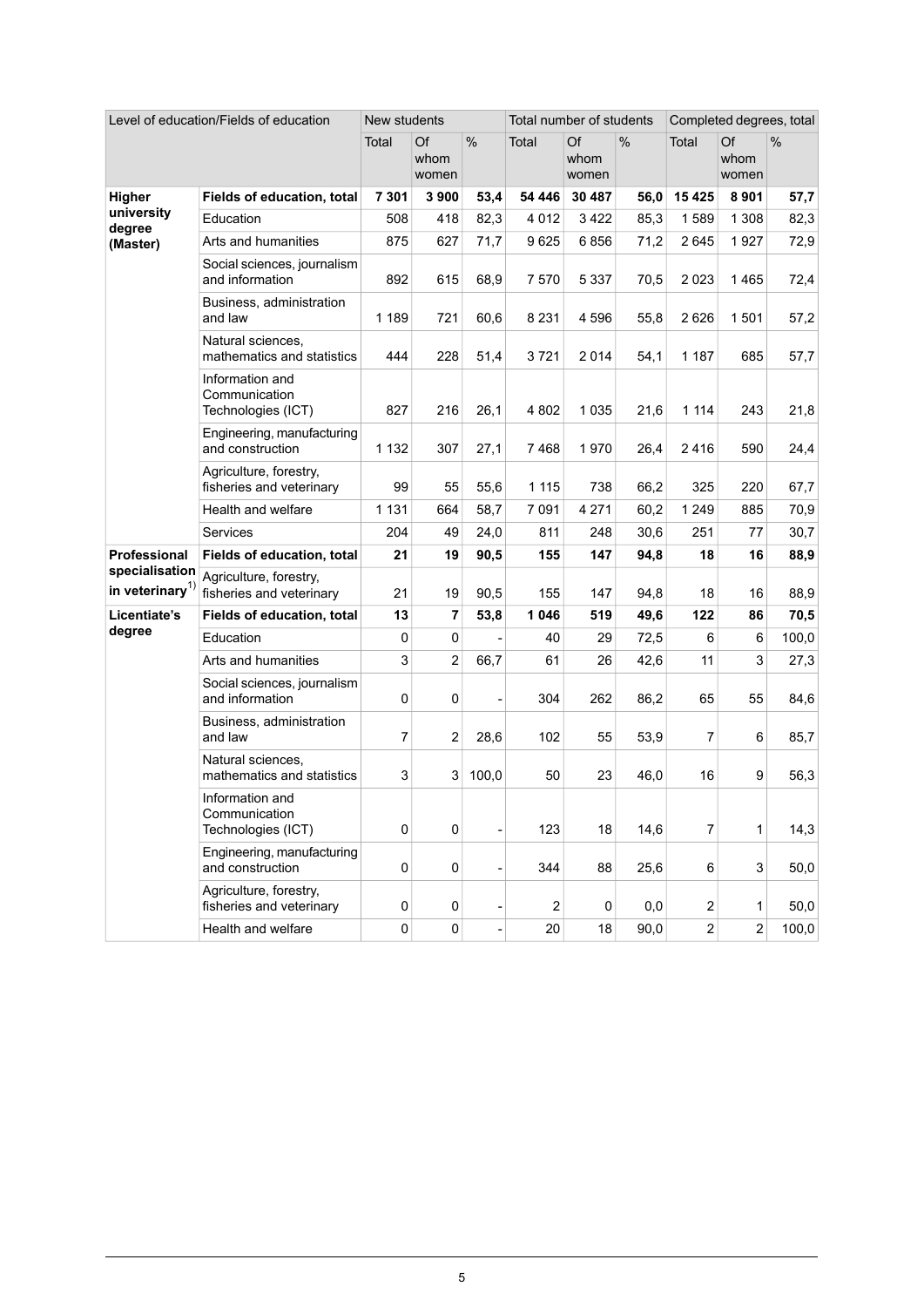| Level of education/Fields of education |                                                        | New students |                     |               | Total number of students |                     |               | Completed degrees, total |                     |               |  |
|----------------------------------------|--------------------------------------------------------|--------------|---------------------|---------------|--------------------------|---------------------|---------------|--------------------------|---------------------|---------------|--|
|                                        |                                                        | Total        | Of<br>whom<br>women | $\frac{0}{0}$ | Total                    | Of<br>whom<br>women | $\frac{0}{0}$ | Total                    | Of<br>whom<br>women | $\frac{0}{0}$ |  |
| <b>Doctoral</b><br>degree              | Fields of education, total                             | 1669         | 901                 | 54,0          | 17824                    | 9 4 9 4             | 53,3          | 1890                     | 952                 | 50,4          |  |
|                                        | Education                                              | 87           | 64                  | 73,6          | 1 1 2 2                  | 852                 | 75,9          | 112                      | 82                  | 73,2          |  |
|                                        | Arts and humanities                                    | 247          | 158                 | 64,0          | 3014                     | 1891                | 62,7          | 211                      | 127                 | 60,2          |  |
|                                        | Social sciences, journalism<br>and information         | 209          | 123                 | 58,9          | 2 196                    | 1 3 4 3             | 61,2          | 155                      | 95                  | 61,3          |  |
|                                        | Business, administration<br>and law                    | 153          | 87                  | 56,9          | 1422                     | 737                 | 51,8          | 121                      | 62                  | 51,2          |  |
|                                        | Natural sciences.<br>mathematics and statistics        | 182          | 93                  | 51,1          | 2066                     | 1 0 0 9             | 48,8          | 348                      | 169                 | 48,6          |  |
|                                        | Information and<br>Communication<br>Technologies (ICT) | 136          | 34                  | 25,0          | 1 3 2 7                  | 290                 | 21,9          | 149                      | 27                  | 18,1          |  |
|                                        | Engineering, manufacturing<br>and construction         | 254          | 73                  | 28,7          | 3 1 4 9                  | 1018                | 32,3          | 345                      | 109                 | 31,6          |  |
|                                        | Agriculture, forestry,<br>fisheries and veterinary     | 35           | 21                  | 60,0          | 478                      | 296                 | 61,9          | 72                       | 46                  | 63,9          |  |
|                                        | Health and welfare                                     | 356          | 246                 | 69,1          | 2892                     | 2 0 0 7             | 69,4          | 360                      | 227                 | 63,1          |  |
|                                        | <b>Services</b>                                        | 10           | $\overline{2}$      | 20,0          | 158                      | 51                  | 32,3          | 17                       | 8                   | 47,1          |  |

Starting from 2015, professional specialisation in medicine, except for veterinary science, is no longer included in education leading to a degree. 1)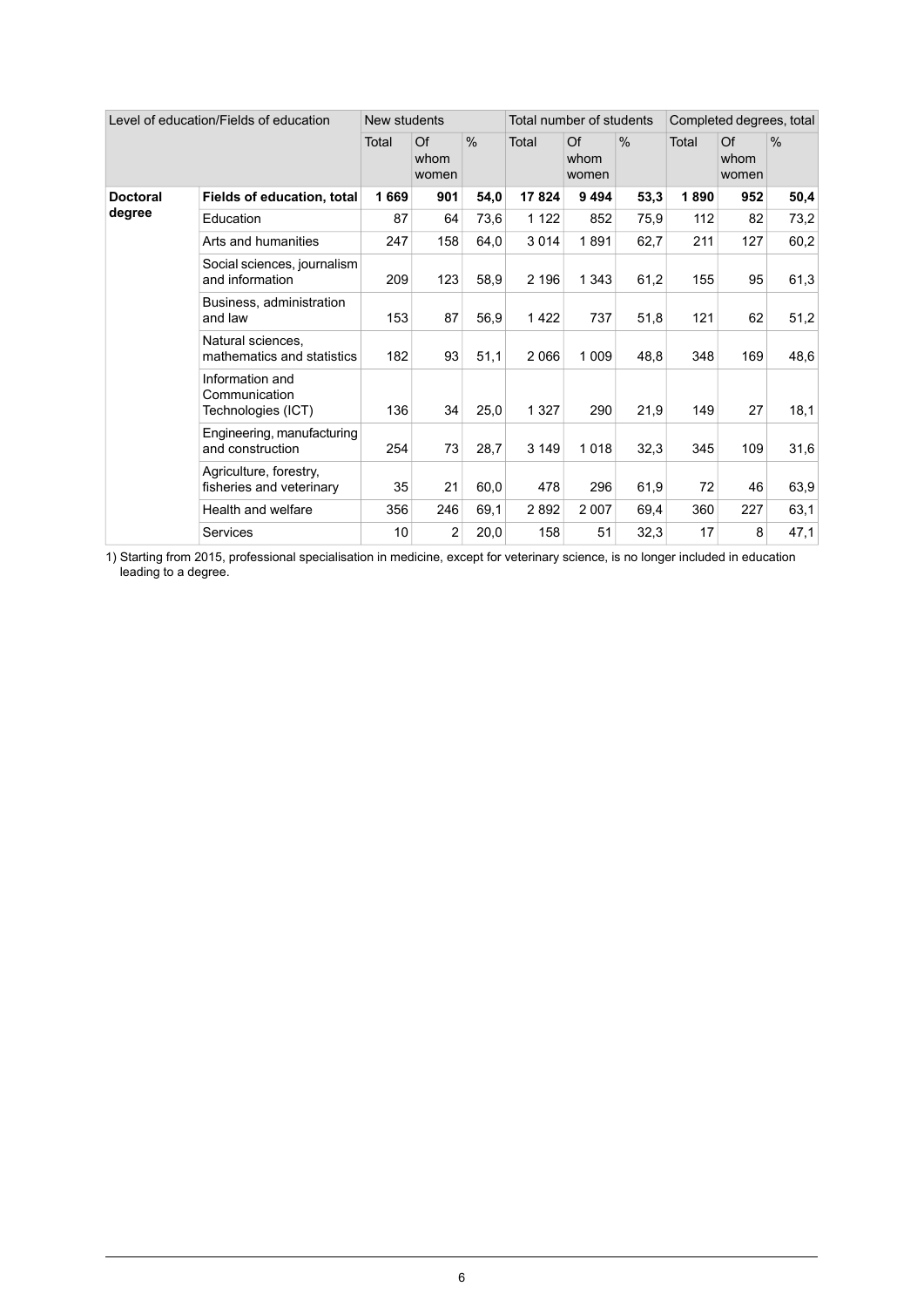### <span id="page-6-0"></span>**Appendix table 2. Foreign students in universities and completed university degrees by level of education, fields of education (National classification of education 2016) and gender in 2016**1)

| Level of education/Fields of education |                                                        | New students |                     |               |        | Total number of students |      | Completed degrees, total |                     |               |
|----------------------------------------|--------------------------------------------------------|--------------|---------------------|---------------|--------|--------------------------|------|--------------------------|---------------------|---------------|
|                                        |                                                        | Total        | Of<br>whom<br>women | $\frac{0}{0}$ | Total  | Of whom $\%$<br>women    |      | Total                    | Of<br>whom<br>women | $\frac{0}{0}$ |
| Level of                               | Fields of education, total                             | 3 0 0 5      | 1 3 5 3             | 45,0          | 11 194 | 4860                     | 43,4 | 2 1 5 5                  | 933                 | 43,3          |
| education,<br>total                    | Education                                              | 171          | 120                 | 70,2          | 513    | 343                      | 66,9 | 110                      | 74                  | 67,3          |
|                                        | Arts and humanities                                    | 449          | 308                 | 68,6          | 1693   | 1 0 3 2                  | 61,0 | 282                      | 184                 | 65,2          |
|                                        | Social sciences, journalism<br>and information         | 225          | 119                 | 52,9          | 981    | 553                      | 56,4 | 173                      | 101                 | 58,4          |
|                                        | Business, administration<br>and law                    | 442          | 242                 | 54,8          | 1482   | 754                      | 50,9 | 284                      | 150                 | 52,8          |
|                                        | Natural sciences,<br>mathematics and statistics        | 313          | 132                 | 42,2          | 1417   | 577                      | 40.7 | 280                      | 126                 | 45,0          |
|                                        | Information and<br>Communication<br>Technologies (ICT) | 559          | 133                 | 23,8          | 1912   | 451                      | 23,6 | 438                      | 102                 | 23,3          |
|                                        | Engineering, manufacturing<br>and construction         | 686          | 208                 | 30,3          | 2 188  | 622                      | 28,4 | 419                      | 121                 | 28,9          |
|                                        | Agriculture, forestry,<br>fisheries and veterinary     | 37           | 22                  | 59,5          | 285    | 145                      | 50,9 | 65                       | 29                  | 44,6          |
|                                        | Health and welfare                                     | 92           | 52                  | 56,5          | 611    | 331                      | 54,2 | 79                       | 39                  | 49,4          |
|                                        | Services                                               | 31           | 17                  | 54,8          | 112    | 52                       | 46,4 | 25                       | $\overline{7}$      | 28,0          |
| <b>University</b>                      | Fields of education, total                             | 177          | 97                  | 54,8          | 651    | 331                      | 50,8 | 108                      | 51                  | 47,2          |
| Bachelor's<br>degree                   | Education                                              | 11           | 10                  | 90,9          | 42     | 33                       | 78,6 | 8                        | 5                   | 62,5          |
|                                        | Arts and humanities                                    | 67           | 48                  | 71,6          | 253    | 163                      | 64,4 | 33                       | 18                  | 54,5          |
|                                        | Social sciences, journalism<br>and information         | 7            | 3                   | 42,9          | 38     | 17                       | 44,7 | 6                        | 0                   | 0,0           |
|                                        | Business, administration<br>and law                    | 29           | 11                  | 37,9          | 111    | 50                       | 45,0 | 38                       | 15                  | 39,5          |
|                                        | Natural sciences.<br>mathematics and statistics        | 17           | 9                   | 52,9          | 68     | 31                       | 45,6 | 6                        | 4                   | 66,7          |
|                                        | Information and<br>Communication<br>Technologies (ICT) | 6            | 1                   | 16,7          | 45     | 10                       | 22,2 | 8                        | 3                   | 37,5          |
|                                        | Engineering, manufacturing<br>and construction         | 33           | 9                   | 27,3          | 76     | 15                       | 19,7 | 6                        | 3                   | 50,0          |
|                                        | Agriculture, forestry,<br>fisheries and veterinary     | 0            | 0                   |               | 4      | 1                        | 25,0 | 1                        | 1                   | 100,0         |
|                                        | Health and welfare                                     | 7            | 6                   | 85,7          | 14     | 11                       | 78,6 | $\overline{2}$           | 2                   | 100,0         |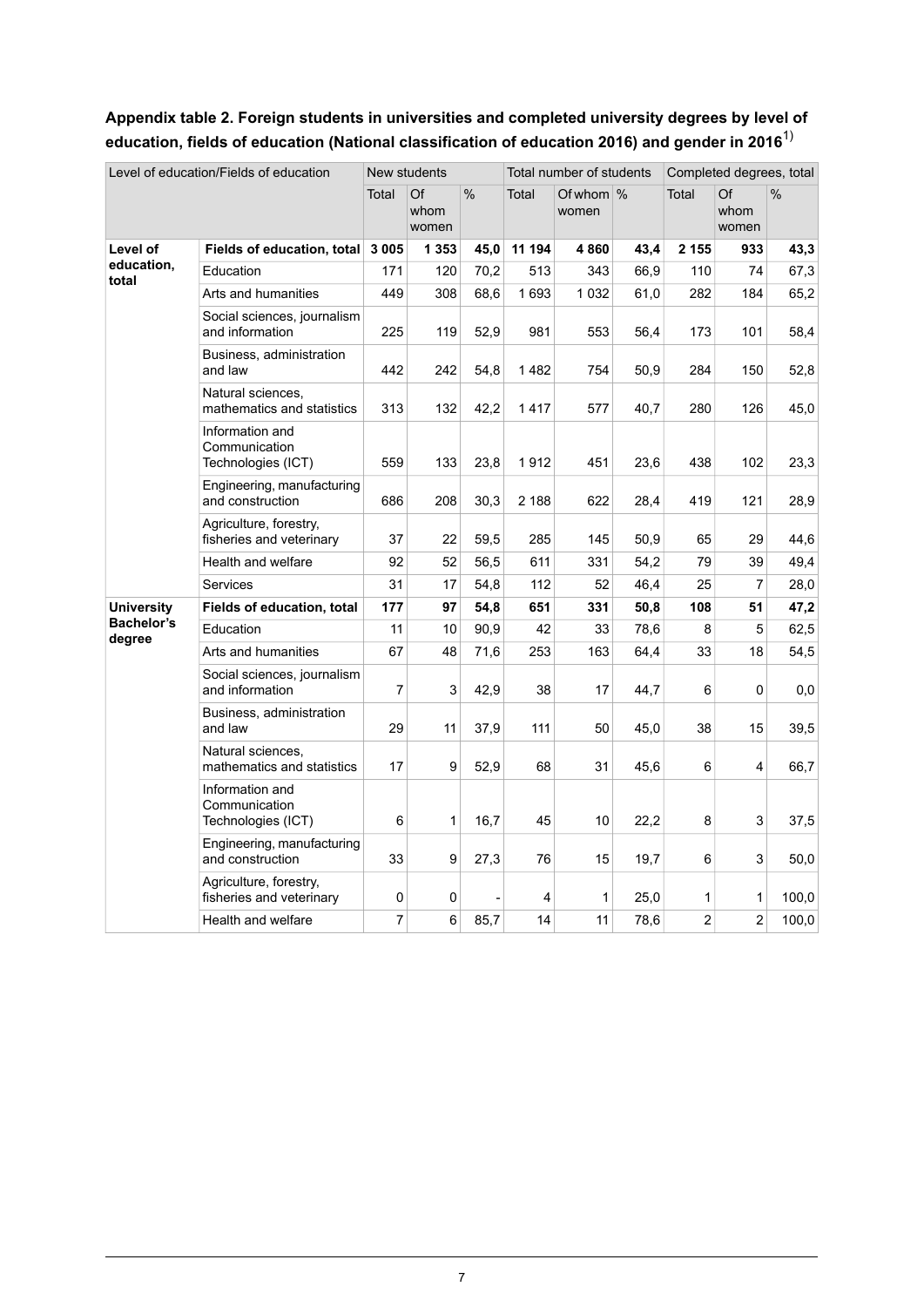| Level of education/Fields of education  |                                                        | New students |                     |       |         | Total number of students |      | Completed degrees, total |                     |       |  |
|-----------------------------------------|--------------------------------------------------------|--------------|---------------------|-------|---------|--------------------------|------|--------------------------|---------------------|-------|--|
|                                         |                                                        | Total        | Of<br>whom<br>women | $\%$  | Total   | Of whom %<br>women       |      | Total                    | Of<br>whom<br>women | %     |  |
| Higher                                  | Fields of education, total                             | 2 3 8 2      | 1 0 7 9             | 45,3  | 6873    | 2985                     | 43,4 | 1613                     | 734                 | 45,5  |  |
| university<br>degree<br>(Master)        | Education                                              | 151          | 104                 | 68,9  | 332     | 223                      | 67,2 | 90                       | 62                  | 68,9  |  |
|                                         | Arts and humanities                                    | 333          | 234                 | 70,3  | 1 0 2 5 | 650                      | 63,4 | 217                      | 152                 | 70,0  |  |
|                                         | Social sciences, journalism<br>and information         | 184          | 99                  | 53,8  | 597     | 355                      | 59,5 | 140                      | 89                  | 63,6  |  |
|                                         | Business, administration<br>and law                    | 375          | 211                 | 56,3  | 1 0 8 9 | 578                      | 53,1 | 217                      | 125                 | 57,6  |  |
|                                         | Natural sciences.<br>mathematics and statistics        | 233          | 98                  | 42,1  | 735     | 286                      | 38,9 | 184                      | 93                  | 50,5  |  |
|                                         | Information and<br>Communication<br>Technologies (ICT) | 473          | 112                 | 23,7  | 1409    | 333                      | 23,6 | 362                      | 90                  | 24,9  |  |
|                                         | Engineering, manufacturing<br>and construction         | 546          | 172                 | 31,5  | 1 3 3 9 | 379                      | 28,3 | 320                      | 91                  | 28,4  |  |
|                                         | Agriculture, forestry,<br>fisheries and veterinary     | 29           | 17                  | 58,6  | 150     | 83                       | 55,3 | 43                       | 15                  | 34,9  |  |
|                                         | Health and welfare                                     | 27           | 15                  | 55,6  | 114     | 61                       | 53,5 | 18                       | 10                  | 55,6  |  |
|                                         | Services                                               | 31           | 17                  | 54,8  | 83      | 37                       | 44,6 | 22                       | 7                   | 31,8  |  |
| Professional                            | Fields of education, total                             | 0            | 0                   |       | 0       | 0                        |      | 1                        | 1                   | 100,0 |  |
| specialisation<br>in veterinary $^{2)}$ | Agriculture, forestry,<br>fisheries and veterinary     | 0            | 0                   |       | 0       | 0                        |      | 1                        | 1                   | 100,0 |  |
| Licentiate's                            | Fields of education, total                             | 1            | 1                   | 100,0 | 20      | 9                        | 45,0 | 1                        | 0                   | 0,0   |  |
| degree                                  | Arts and humanities                                    | 1            | 1                   | 100,0 | 5       | 3                        | 60,0 | 0                        | $\Omega$            |       |  |
|                                         | Social sciences, journalism                            |              |                     |       |         |                          |      |                          |                     |       |  |
|                                         | and information                                        | 0            | 0                   |       | 1       |                          |      | 0                        | 0                   |       |  |
|                                         | Business, administration<br>and law                    | 0            | 0                   |       | 2       | 1                        | 50,0 | 0                        | 0                   |       |  |
|                                         | Natural sciences.<br>mathematics and statistics        | 0            | 0                   |       | 0       | 0                        |      | 1                        | $\mathbf 0$         | 0,0   |  |
|                                         | Information and<br>Communication<br>Technologies (ICT) | 0            | 0                   |       | 2       | 1                        | 50,0 | 0                        | 0                   |       |  |
|                                         | Engineering, manufacturing<br>and construction         | $\pmb{0}$    | 0                   |       | 10      | 4                        | 40,0 | 0                        | $\pmb{0}$           |       |  |
| <b>Doctoral</b>                         | Fields of education, total                             | 445          | 176                 | 39,6  | 3 6 5 0 | 1 535                    | 42,1 | 432                      | 147                 | 34,0  |  |
| degree                                  | Education                                              | 9            | 6                   | 66,7  | 139     | 87                       | 62,6 | 12                       | 7                   | 58,3  |  |
|                                         | Arts and humanities                                    | 48           | 25                  | 52,1  | 410     | 216                      | 52,7 | 32                       | 14                  | 43,8  |  |
|                                         | Social sciences, journalism<br>and information         | 34           | 17                  | 50,0  | 345     | 181                      | 52,5 | 27                       | 12                  | 44,4  |  |
|                                         | Business, administration<br>and law                    | 38           | 20                  | 52,6  | 280     | 125                      | 44,6 | 29                       | 10                  | 34,5  |  |
|                                         | Natural sciences.<br>mathematics and statistics        | 63           | 25                  | 39,7  | 614     | 260                      | 42,3 | 89                       | 29                  | 32,6  |  |
|                                         | Information and<br>Communication<br>Technologies (ICT) | 80           | 20                  | 25,0  | 456     | 107                      | 23,5 | 68                       | 9                   | 13,2  |  |
|                                         | Engineering, manufacturing<br>and construction         | 107          | 27                  | 25,2  | 763     | 224                      | 29,4 | 93                       | 27                  | 29,0  |  |
|                                         | Agriculture, forestry,<br>fisheries and veterinary     | 8            | 5                   | 62,5  | 131     | 61                       | 46,6 | 20                       | 12                  | 60,0  |  |
|                                         | Health and welfare                                     | 58           | 31                  | 53,4  | 483     | 259                      | 53,6 | 59                       | 27                  | 45,8  |  |
|                                         | Services                                               | 0            | 0                   |       | 29      | 15                       | 51,7 | 3                        | 0                   | 0,0   |  |

1) Foreign students citizenship other than Finnish.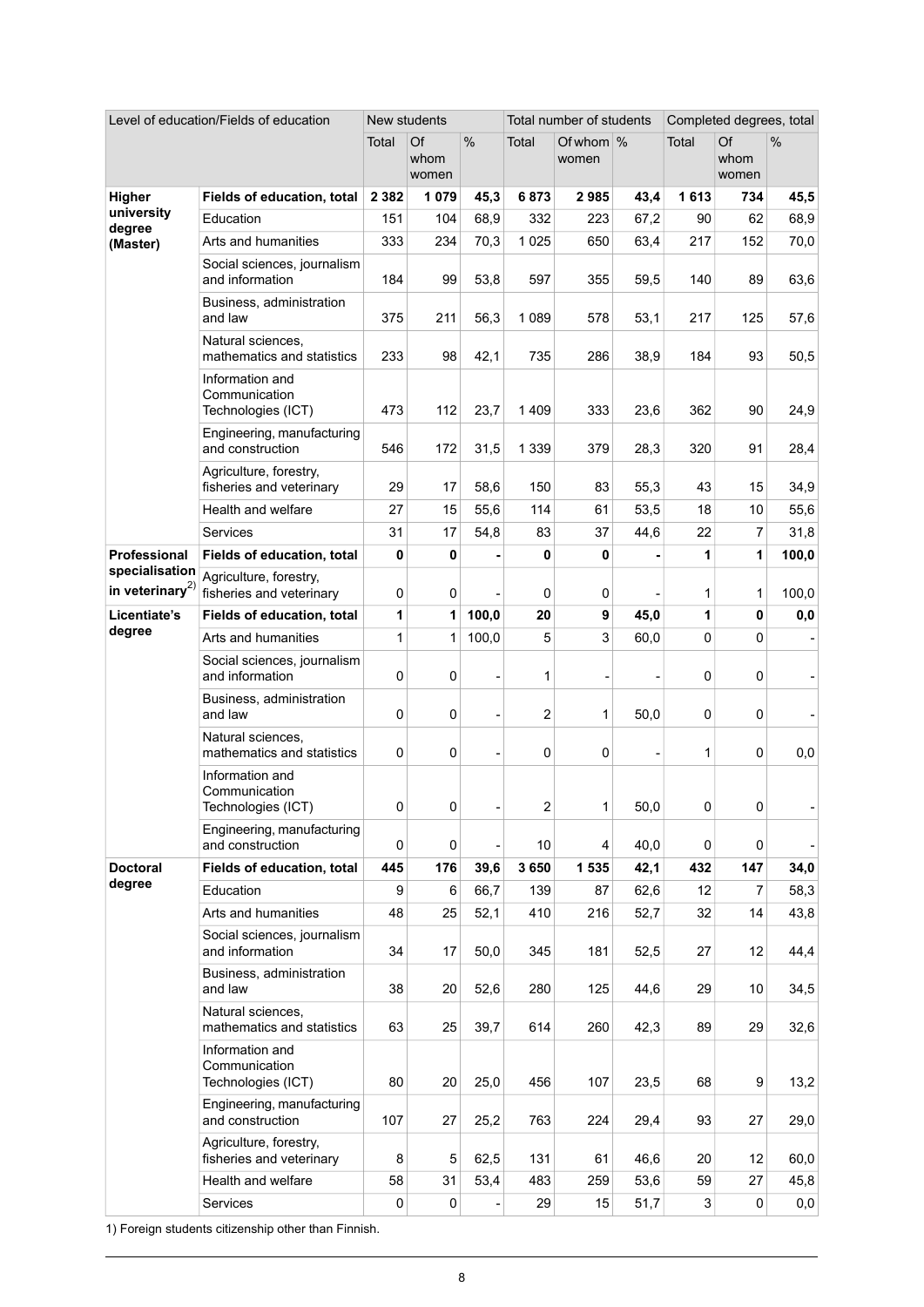Starting from 2015, professional specialisation in medicine, except for veterinary science, is no longer included in education leading to a degree. 2)